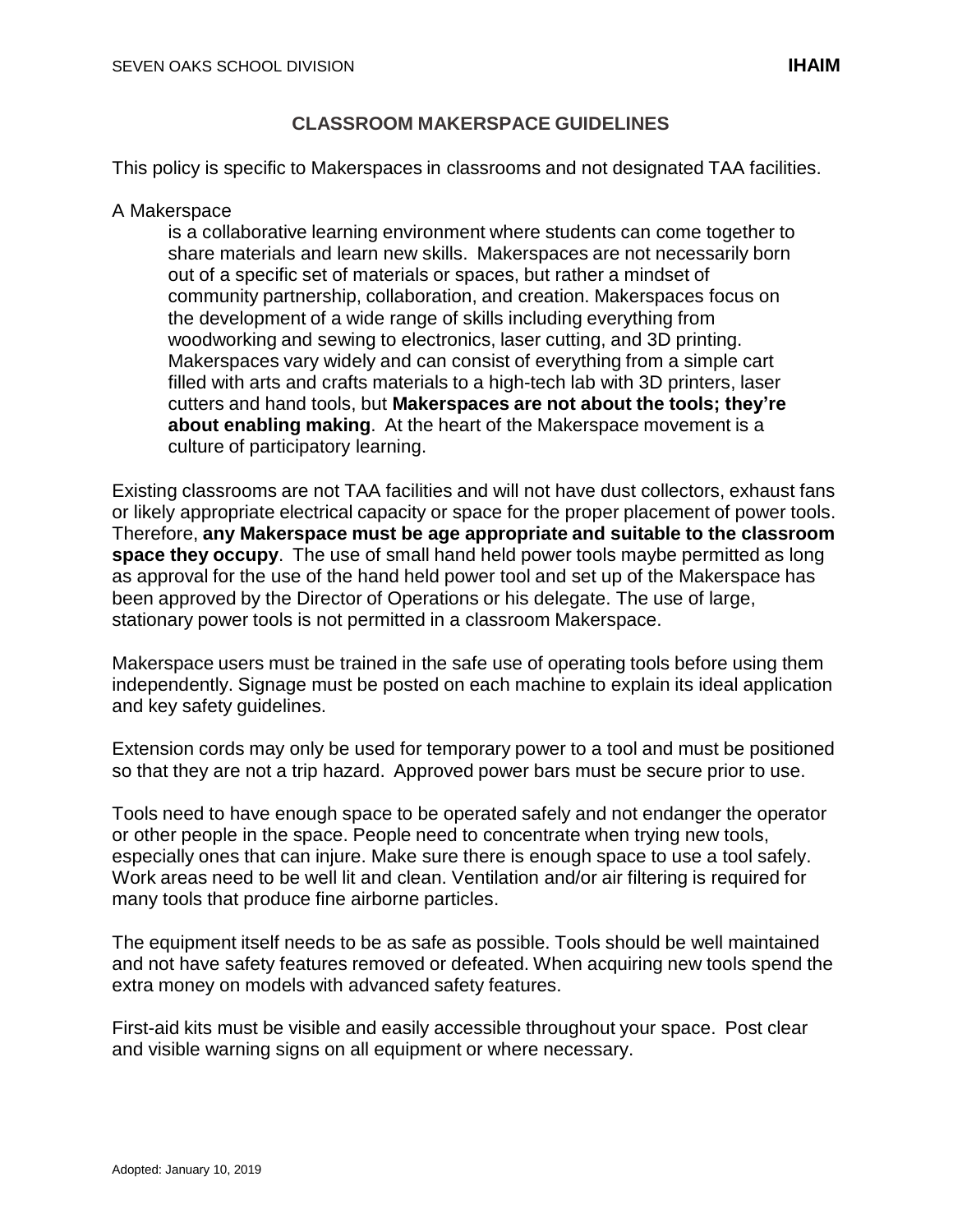## **Prepare**

- Safety is your top priority when using the shop. If you are not sure what you are doing, ask.
- Safety tests done prior to use.
- Know all the locations of all first aid, fire, eye wash stations and safety equipment.
- Never use a tool unless you've been trained to use it safely.
- Never work alone when using power tools. Two persons must be present and be able to see one another.
- Sign in before using any equipment.
- Do not work in the shop if tired, ill or on medication or in a hurry.
- Do not fool around, startle or distract anyone (not even with a conversation) while either one of you is using a tool.
- Think through the entire job before starting. Prepare prints, sketches or drawings with all dimensions and specifications prior to using machines.

### **Use Tools Right**

- Use tools only as they were designed to be used (a wrench is not a hammer).
- Never use a broken tool.
- **Report any broken tools or machines immediately.**
- Do not remove tools from the room.
- Return tools to their storage area.
- Never walk away from a tool that is still on.
- A hard hammer should not be used to strike a hardened tool or any machine part. Use a soft-faced hammer.
- Operate machines only with all required guards and shields in place.

### **Specific Safety Guidelines**

Tools are safe when used responsibly. But even simple hand tools can cause accidental scrapes, cuts and pinches. Hammers can crush or produce flying debris. Here are some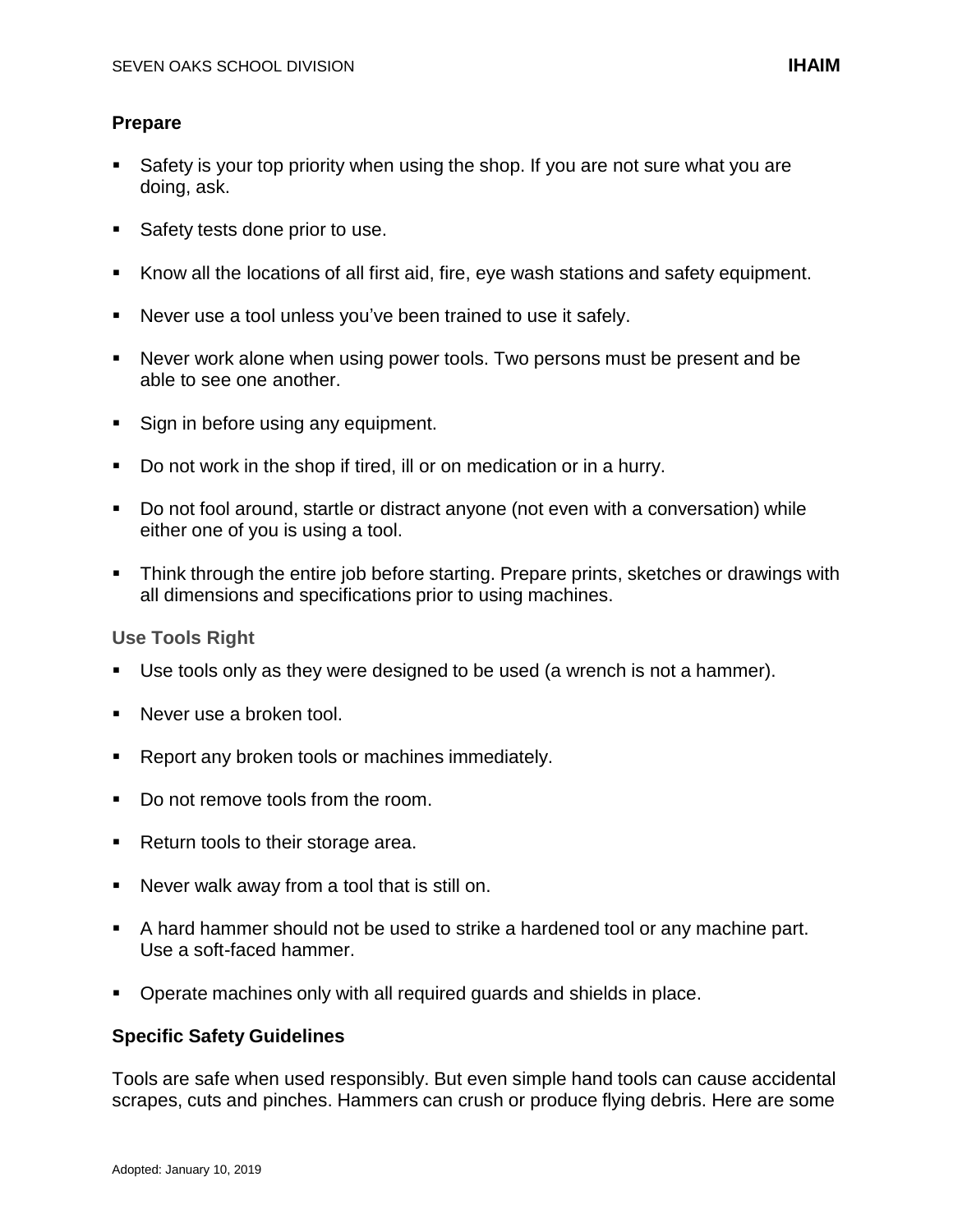other more specific safety guidelines often connected to certain kinds of tools. Appropriate personal protective equipment such as goggles, earplugs, gloves, etc. must be used at all times.

- Secure your work when using hand or power tools. Always use clamps, not your hands, to hold a work piece on a drill. If the tool binds, the work will spin dangerously.
- Aim away from yourself. When cutting with a utility knife, position yourself so that when you slip, the blade doesn't land in your flesh.
- Wear a particle mask when appropriate to avoid breathing dust and other particulate pollutants common in workshops. Sawdust from treated wood and some plastics have known health risks.
- The high-decibel noise generated by power tools such as table saws and circular saws can damage your hearing. Protect your ears by using full-sized, earmuff-style protectors.
- Wear appropriate clothing for the job, do not wear loose-fitting clothing around moving or rotating machinery.
- Remove ties, jewelry, gloves, etc. especially around moving or rotating machinery.
- **Tie back securely or cover long hair to keep it away from moving machinery.**
- Wear only shoes that cover the entire foot, no open-toe shoes or sandals.
- Wear suitable gloves when handling hot objects, glass, or sharp-edged items.
- **Flying objects.** Safety glasses must be worn at all times in the shop, to protect eyes from flying debris. Enforce eye protection at all times.
- **Invisible dangers.** Safety doesn't only mean avoiding gushing blood. Foster good habits of consumerism by encouraging your students to choose materials with full knowledge of the potential long-term effects of their use. For example, never use a laser cutter to cut PVC or other chlorinated plastics. Lexan and PC board are also strongly discouraged. PVC gives off chlorine gas, which is dangerous for any nearby people and also highly corrosive to the machine. Many shipments are accompanied by a material safety data sheet (MSDS), and if they aren't, then these are usually accessible online.
- **The air you breathe.** Respirators (masks) should also be worn when sanding with either a power sander or by hand. Any kind of soldering generates fumes from the rosin core of the solder so the area should be ventilated. Under normal soldering conditions, solder containing lead poses no health risk, though makers should be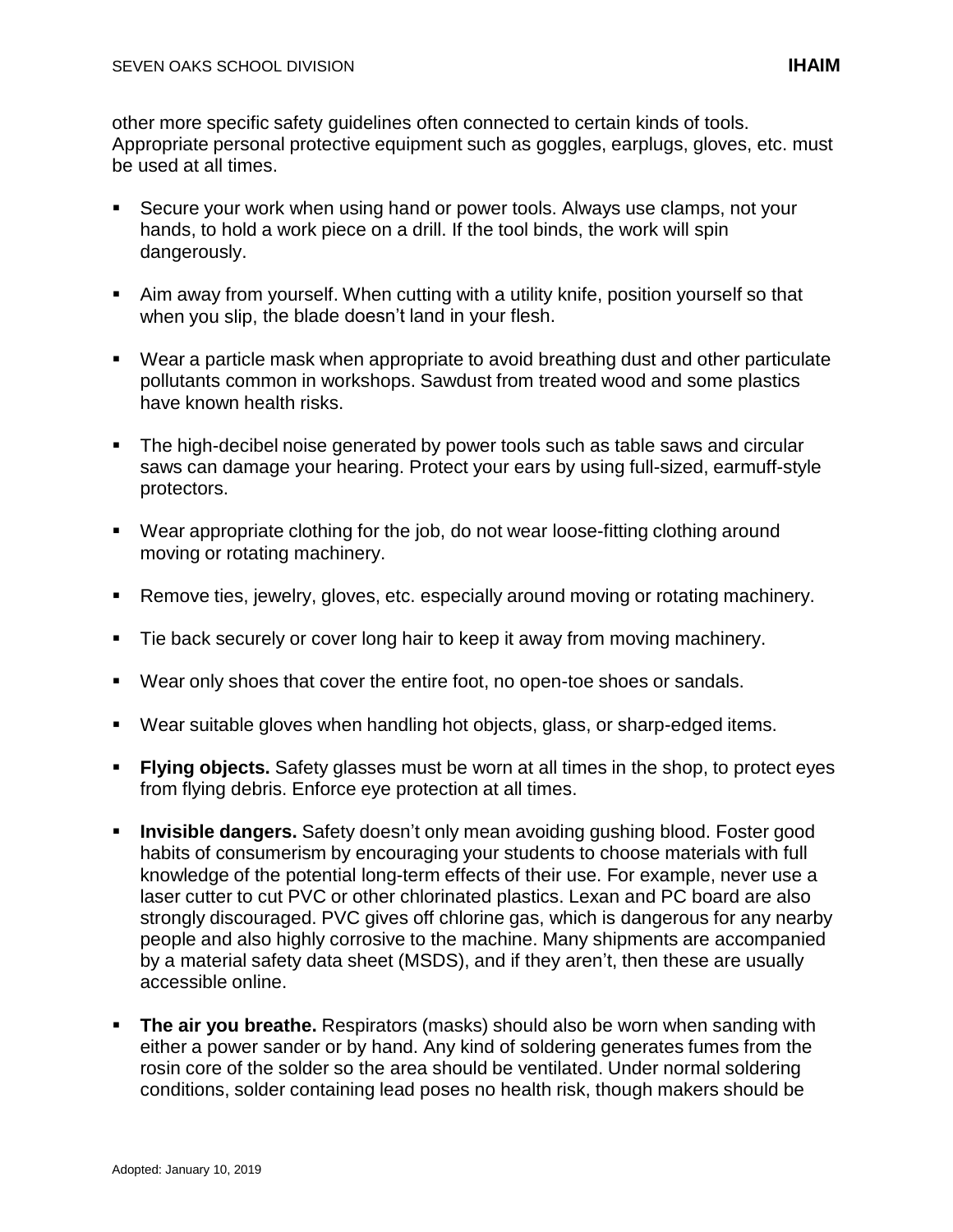encouraged to wash their hands after a long period of handling leaded solder. Leadfree solder is available but less recommended because rosin core gives off much more toxic fumes when soldering, is more corrosive to soldering tips, requires higher temperatures to solder with, and is generally harder to work with than leaded rosin core solder.

- **Note the name: "power" tools.** They are powerful. Some power tools are heavy and should be not be used by makers who don't have the strength to control the tool well. Power tools can grab anything that dangles near them.
- **Multiple risks.** Electric saws have high-power moving blades that can quickly cause traumatic injuries. However, the chance of injury is small when properly maintained and used with care and attention. In addition to safety glasses, respirators (masks) and earplugs must be worn during use of electric saws.
- **Fire.** Heat guns and handheld torches can generate fires if used without proper attention to the work and surrounding areas.
- **Burns.** Make sure there's cool running water nearby for burns. Use the lower-heat glue guns when possible. The tip of a soldering iron heats to about 400°F, hot enough to cause burns. It should be handled attentively. Steam irons (used in sewing) do get hot enough to cause burns.
- **Sewing** can cause a small prick from a needle, but sewing machines and sergers both have enough power to put a needle through a finger when used carelessly. Sergers also have blades that can cut a finger.

# **Safety Plans**

Makers who display, operate or use any items that pose a danger to others - such as fire (including all heat-producing or open-flame devices, candles, lamps, etc.), explosions, internal combustion, flammable liquids, compressed gases, hazardous chemicals, launches, sharp or otherwise dangerous materials or tools - must have a safety plan in place to keep others safe.

Safety plans make you and your students more confident that you are all aware of the foreseeable risks, considered possible consequences and have taken all the precautions you could to ensure everyone's safety.

At a Maker Faire safety plans are necessary for any projects that would display, operate or use any of these:

- **EXECT** Lamps and other heat-producing devices including hot glue guns (use low temperature glue guns).
- Open flames, burners, candles, etc.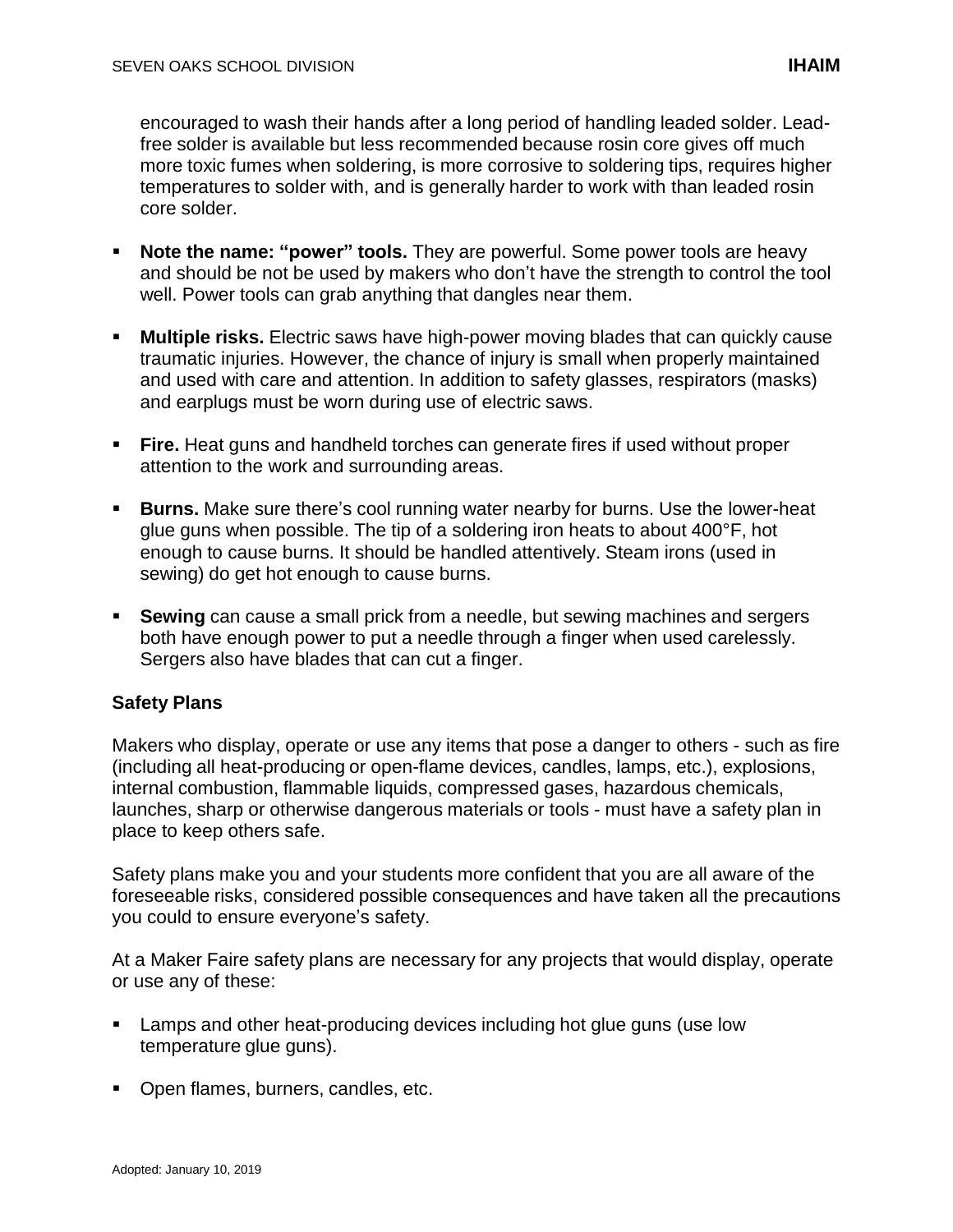- Internal-combustion engines (which is not appropriate in classrooms).
- Flammable liquids, compressed gases or dangerous chemicals including propane and helium.
- Any potentially hazardous electrical/mechanical device or chemical/biological substance.

Safety plans typically include a description of the exhibit or demonstration, the names, qualifications and previous experience of people working the exhibit, a description of general safety precautions and the emergency plan. If the project includes fire, the safety plan should also describe the fuel source, how much is onsite, where and how it is stored, how much is burning and in what amount of time it burns and if the valve has an electronic propane sniffer.

### **Report All Injuries**

- Do not attempt to remove foreign objects from the eye or body.
- If chemicals get in the eye(s), wash eye(s) for 15 minutes in an open flow of water before proceeding for medical treatment.

### **Clean Up**

The area around the tools must be kept clean. Cleaning up is not just a measure of respect for the workspace, it also removes hazards. Regularly remove trash and debris. The cleanup policy must be followed strictly.

- Clean up every time whenever you leave an area, including sweeping the floor.
- Clean and return all tools to where you got them.
- Use compressed air sparingly; never aim it at another person or use it to clean hair or clothes.
- Shut off and unplug machines when cleaning, repairing or oiling.
- Never use a rag or brush near moving machinery.
- Use a brush, hook or a special tool to remove chips, shavings, etc. from the work area. Never use the hands.
- Keep fingers clear of the point of operation of machines by using special tools or devices, such as push sticks, hooks, pliers, etc.